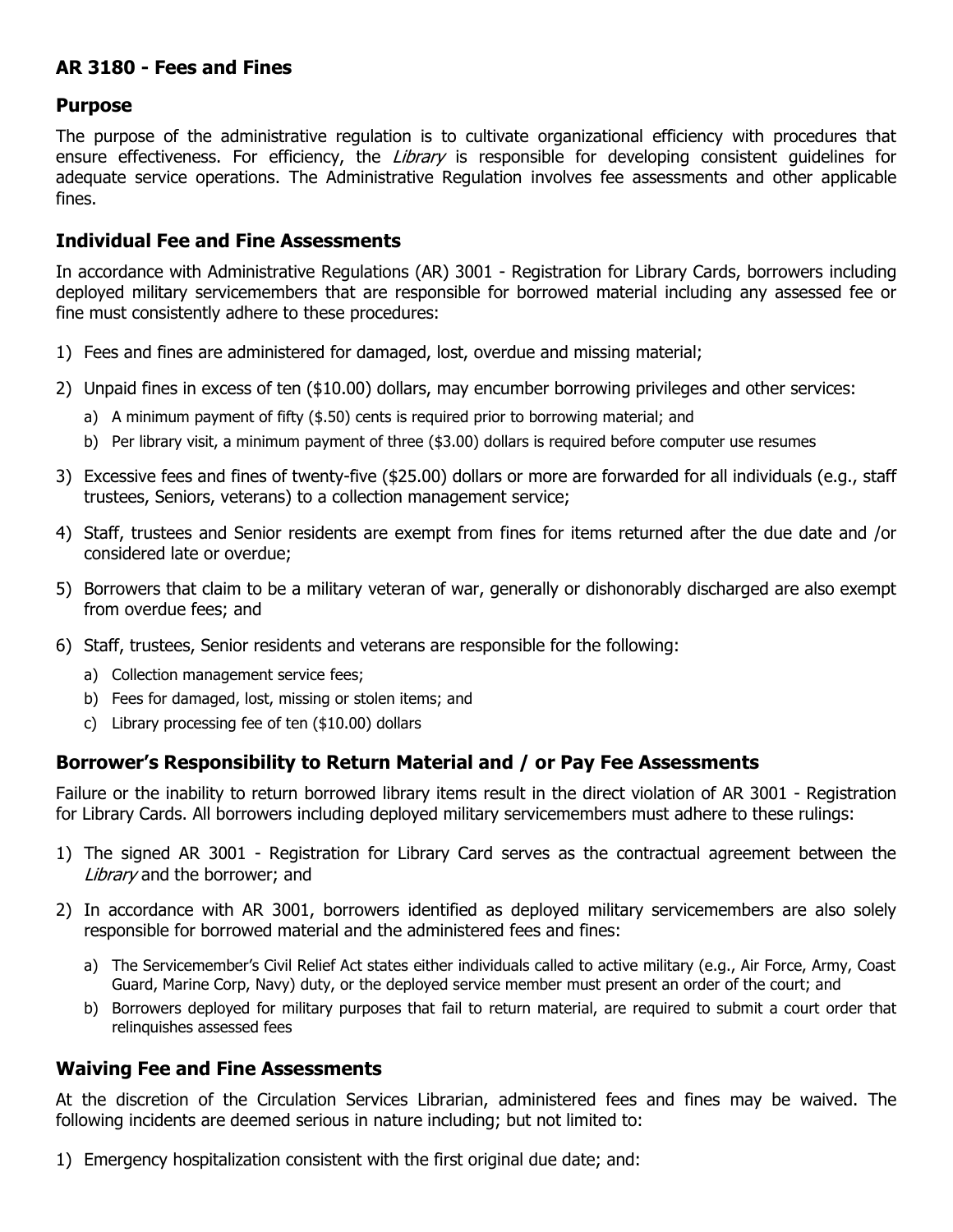- a) Supporting, dated health care documentation;
- b) Time period for recovery of the incident, illness or injury is not included; and
- c) Time regarding automatic renewal period
- 2) Death of immediate family member; and
- 3) Automobile accidents
	- a) Vehicular accidents must be substantiated with certified police report

# **Refund Request for Returned Material**

- 1) If material is returned in good condition and a refund is requested, the following rules apply:
	- a) Without the original cash register receipt, requests for refunds are not honored;
	- b) After ninety (90) business days, requests for refunds are denied;
	- c) Upon approval, only the cost of the item is refunded; and:
		- i. Amounts for overdue fines, processing and collection fees are non-refundable
- 2) If a patron claims to have returned material, the following procedures are administered:
	- a) The Resolution Request Form documents the claims return incident; the Circulation Services Librarian conducts the necessary research and authorizes the automated claims return option,; and
	- b) Comments regarding the claims return incident and applicable fees are inserted on the borrower's record